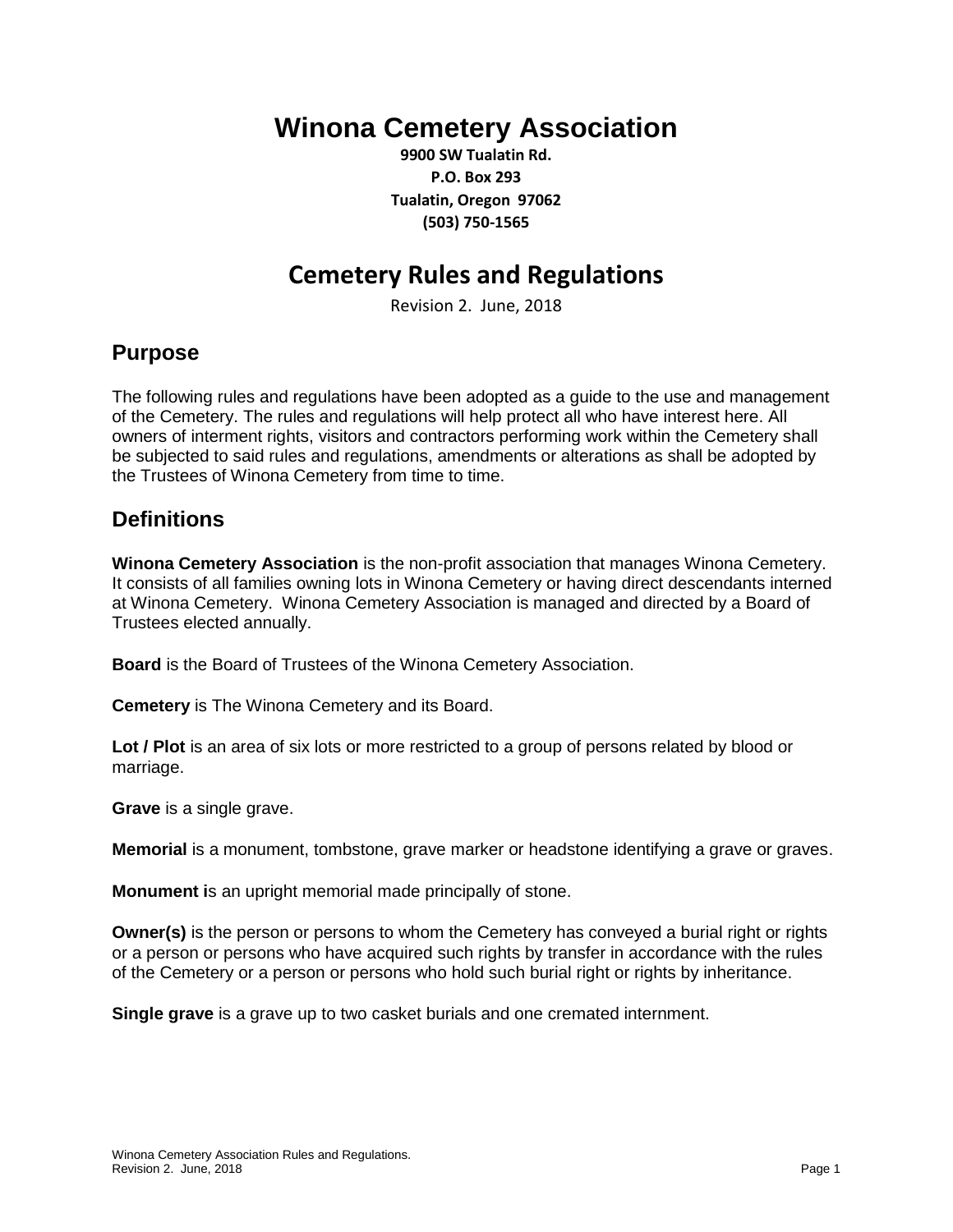### **General Rules and Regulations**

1. Rules and Regulations of the Cemetery and prices for burial spaces and services are made by the Winona Cemetery Association and become effective upon approval by the Board.

The Board may, and it hereby expressly reserves the right, at any time, with or without notice to lot owners, to adopt new rules and regulations or to amend, alter and/or repeal any rule, regulation and/or article, section or paragraph in these Rules and Regulations. Special cases may arise in which the literal enforcement of the rule may impose unnecessary hardship. The Cemetery, therefore, reserves the right, without notice, to make exceptions, suspensions or modifications in any of the Rules and Regulations when, in its judgment, the same appear advisable, and such temporary exceptions, suspensions or modifications shall in no way be construed as affecting the general application of such.

2. The Board retains to itself, for the benefit of all interment right owners, full and complete supervision, control and management of the land, buildings, improvements, roads, walks, utilities, development, books and records, and the full and complete authority, rights and privileges to make, change administer and enforce all rules and regulations and restrictions not inconsistent with the laws of this State wherein this Cemetery is located.

3. All lots in the Cemetery are sold in accordance with the provisions of the laws of the State of Oregon and shall not be used for any other purpose than as a burial place for dead human remains.

4. Lots must be paid in full before a burial is made. Full purchase price must be paid before a deed is issued.

5. Visiting hours:

#### **Cemetery Hours**

Open: 8:00 AM Close: Dusk but no later than 9:00 PM

Any person found on the Cemetery grounds after closing will be considered a trespasser.

6. The Cemetery issues to each owner of the rights of burial for its lots, a Certificate of Ownership describing the location and naming the owner or owners of the said location. The naming of more than one owner is indicative of joint ownership in common with rights of survivorship.

The issuance of such certificate is the Cemetery's sole form of recognition of ownership. Possession of the Certificate by a person whom is not listed on the Certificate is not in itself evidence of ownership. Purchasers of lots simply acquire the right of burial.

7. The owner of interment rights hereunder may dispose of same by will or, should the owner die in testate, such interment rights shall pass according to laws of this State governing intestacy provided, however, the Cemetery shall not be bound by such transfers unless and until an exemplification of record of same has been presented to it and such change has been recorded on the books and records of the Cemetery. Any Lot in which there are no burials,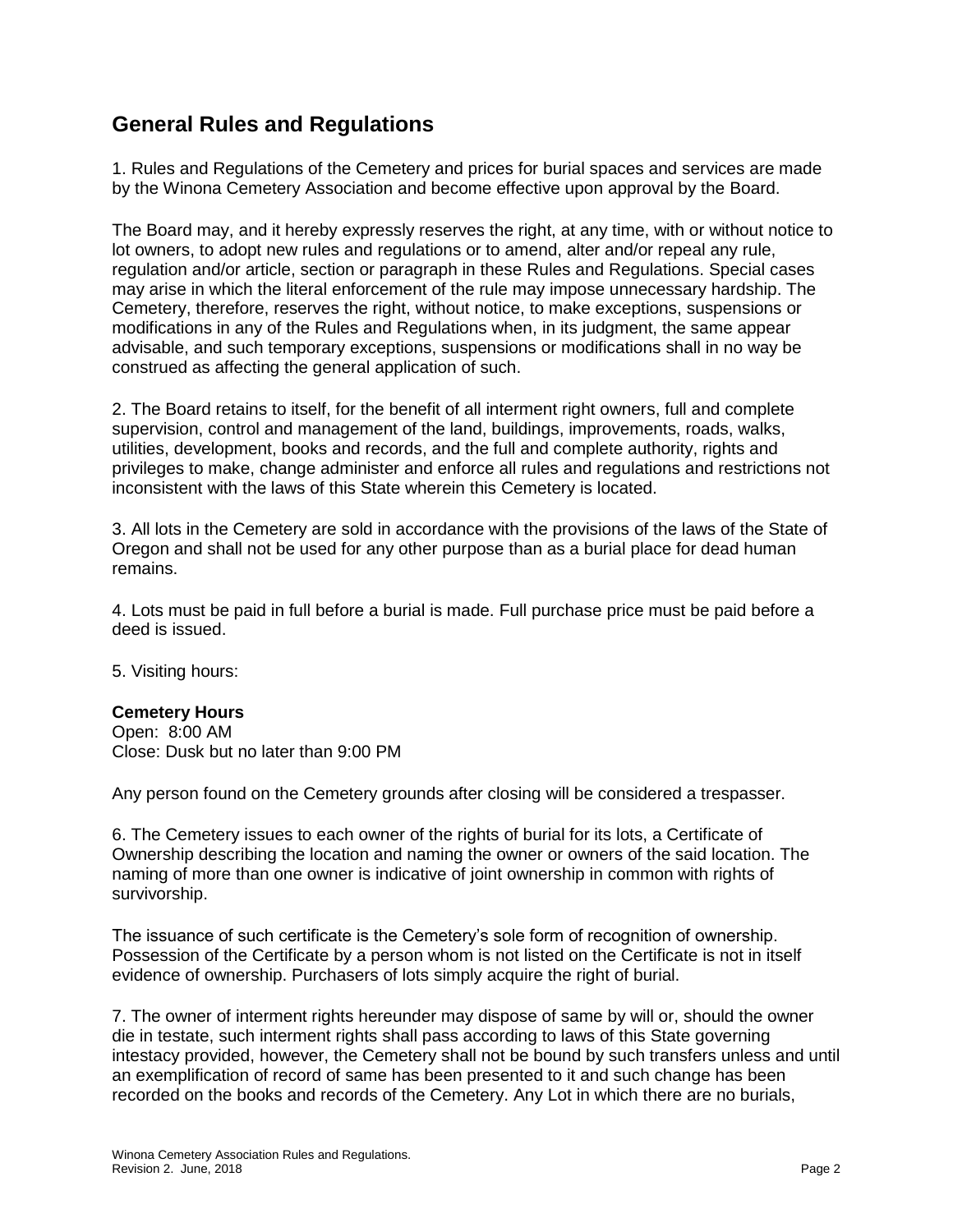entombments or inurnments may be transferred to a new owner, providing the original Certificate of Ownership is submitted to the Cemetery together with proper transfer agreement, upon payment of transfer fee in accordance with the Cemetery's established schedule of charges.

8. In the event of loss or destruction of a Certificate of Ownership and upon the presentation of a written request, accompanied by a properly executed affidavit by the owner setting forth the circumstances of the loss or destruction and indemnification for the Cemetery, the Cemetery will prepare a duplicate Certificate from its records.

9. Lot owners are prohibited from allowing interments to be made on their lots for compensation.

10. If a lot owner sells or transfers title to his or her lot, as provided by these regulations, he or she must pay any and all indebtedness due the Cemetery before such transfer of title will be allowed.

11. All lot owners are required to notify the Cemetery of any change of address. All notices required to be sent shall be sent to the last recorded address and such notices shall be deemed adequate.

12. Any Lot in which there are no burials, entombments or inurnments for a period of more than 50 years will revert its ownership back to Winona Cemetery.

13. No person or hired contractor other than employees of the Cemetery, shall be allowed to perform any work within the Cemetery without permission from the Board or Cemetery sexton.

14. The Board shall direct all improvements within the grounds and upon all lots before and after interments have been made herein.

15. The Cemetery will take all reasonable precautions to protect lot owners and their property within the Cemetery from loss, damage or injury but it shall not be responsible for any loss, damage or injury.

16. The use of the Cemetery land as a thoroughfare will not be permitted.

17. The right to use automobiles or other vehicles in the Cemetery is authorized solely and exclusively for the purpose of transporting persons to visit burial plots. The speed limit within the Cemetery is ten (10) miles per hour. Parking and/or driving on any gardens or grassy areas are prohibited for purposes other than those obtained from the Cemetery.

18. Bicycles, skates, snowmobiles, motorcycles, horses, etc., may not be used on Cemetery lands except with the approval of the Cemetery. Dogs are not permitted except when kept on a leash or in a vehicle.

19. Bringing alcoholic beverages or illegal drugs into the Cemetery is strictly prohibited.

20. The Cemetery shall have the right to enter upon or use any adjoining lot or lots to carry out its duties as to interments, erection of monuments or markers, etc., without prior notice to the lot owner.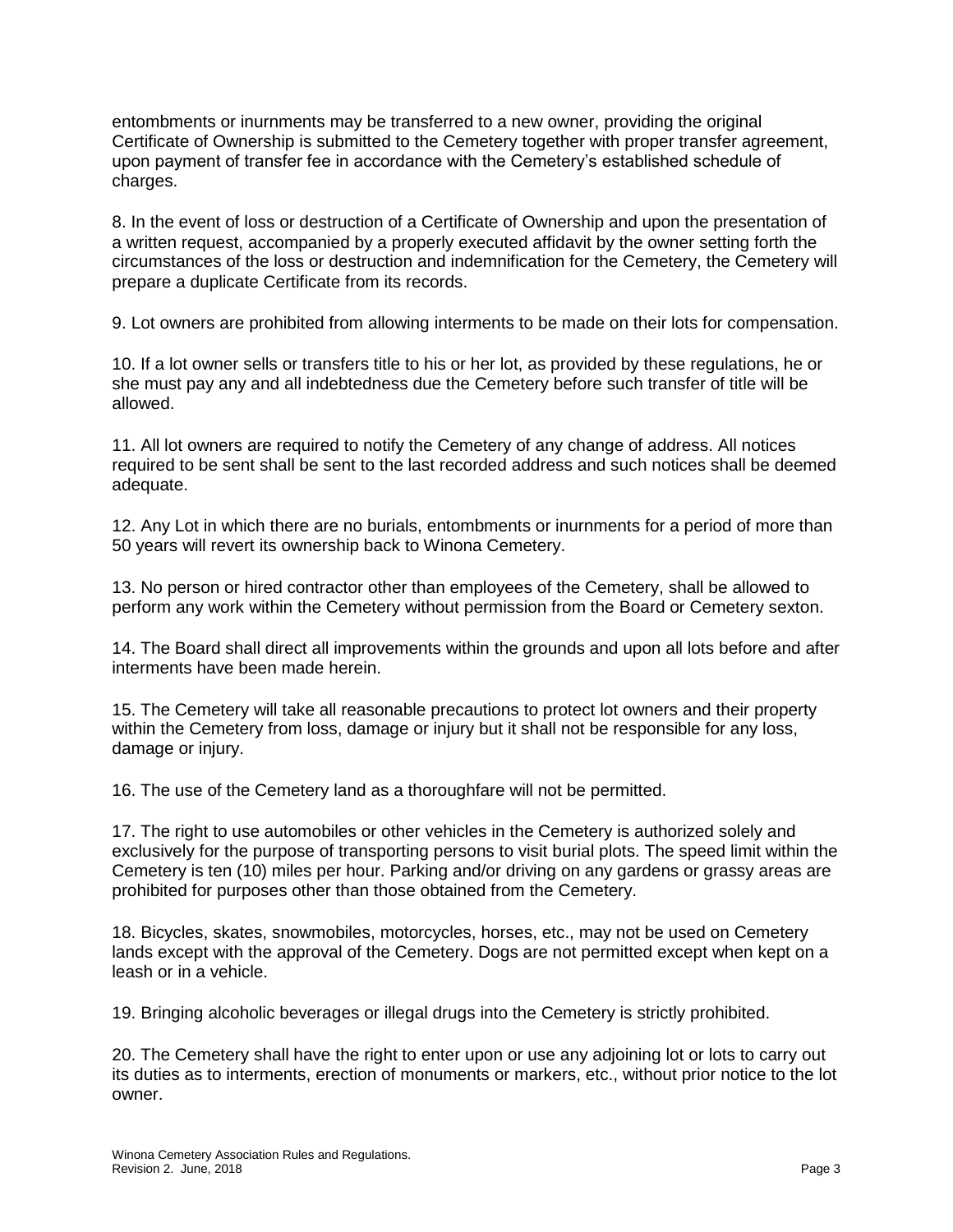21. No signs, notices or advertisements of any kind shall be allowed in the Cemetery unless placed by the Cemetery.

22. Peddling of any kind or soliciting the sale of any commodity, other than by the Cemetery, is prohibited within the confines of the Cemetery.

### **Interment & Funeral Regulations**

23. Interments into a lot are restricted to those entitled to burial therein according to these rules and regulations and the Rules and Regulations of the State of Oregon.

24. The Cemetery and Board shall be in no way liable for any delay in the interment of a body where a protest to the interment has been made or where the rules and regulations have not been complied with; and, further, the Cemetery reserves the right, under such circumstances, to not receive the body until the full rights have been determined.

25. The use of one grave space shall be limited to interments as follows unless otherwise permitted by the Cemetery:

a) Up to Two adult burials, or

b) One adult burial and three urns of cremated remains, or

d) Four urns of cremated remains

The use and placement of memorials shall be governed by Rule 52 below.

26. The use of one cremation grave space shall be limited to interments as follows unless otherwise permitted by the Cemetery: a) Up to Two urns of cremated remains

The use and placement of memorials shall be governed by Rule 52 below.

27. No burial of a casket will be made unless there has been provided an outer burial container or receptacle of concrete which the Cemetery will deem to have comparable strength or resistance to deterioration.

28. No disinterment will be allowed without permission of next of kin, the lot owner, the Cemetery and the proper authorities.

29. The Cemetery shall in no way be liable for any container, receptacle or urn of cremated remains placed in any lot.

### **Flower & Decoration Regulations**

30. The Cemetery reserves the right to remove all flowers, wreaths or other decorations from lots as soon as they become unsightly. The grounds will be cleared of decorations twice a year. Spring clean-up begins May 1<sup>st</sup>. Fall clean-up begins October 1<sup>st</sup>. Actual cemetery clean-up dates will be announced in the annual mailing. In order for a family to save any decorations placed on a grave, the decoration should be removed prior to these dates or before the decoration becomes unsightly. New decorations may be placed beginning the week before Memorial Day and November 1 respectively.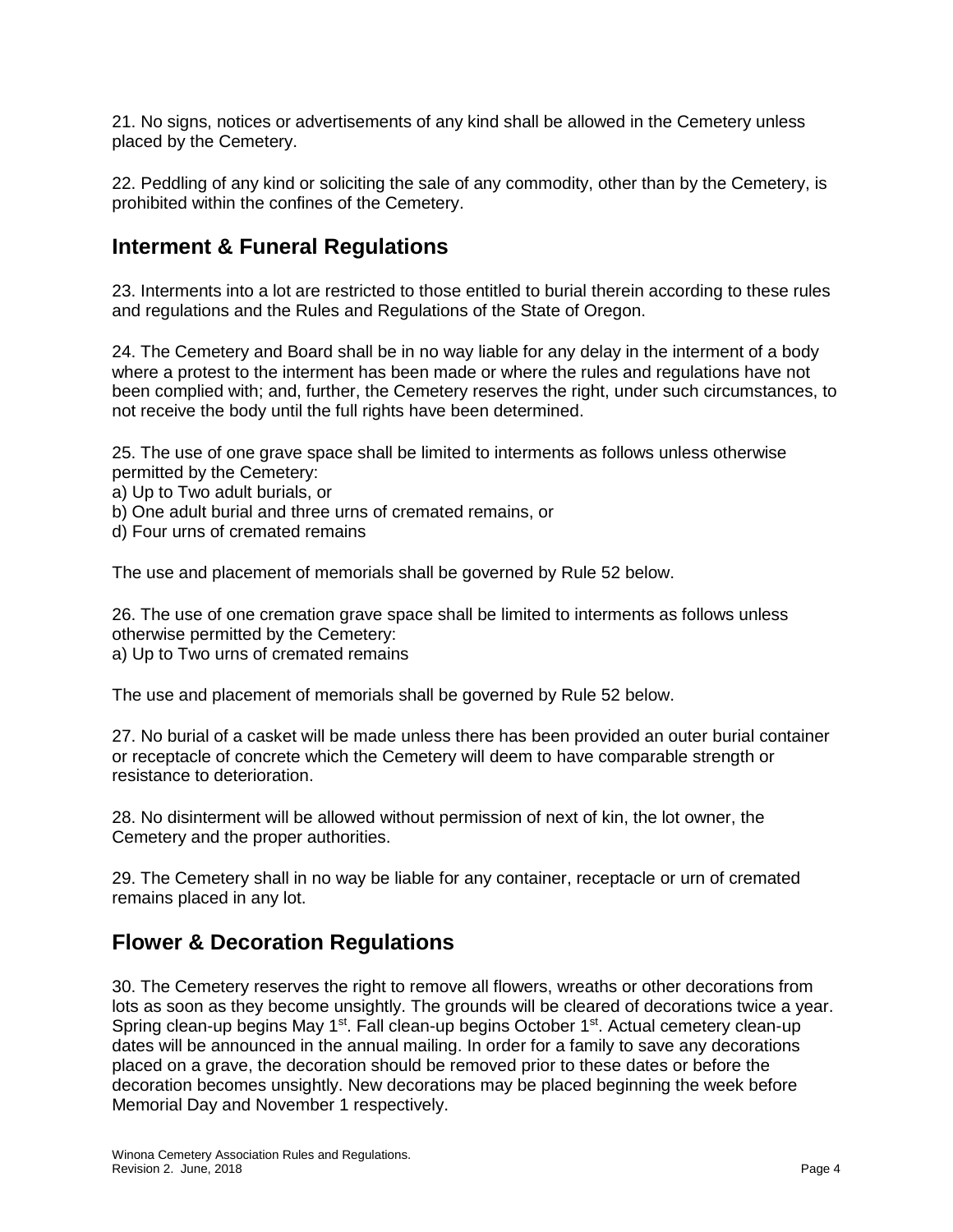31. Fresh flower arrangements are allowed on lots. **Glass containers are prohibited.**

32. Artificial flower arrangements are only allowed from October  $31<sup>st</sup> -$  April 1<sup>st</sup>.

33. Items not allowed to be placed on a lot within the Cemetery include, but are not limited to, the following: shepherd's hooks, stand-up decorations, coping, curbing, fencing, hedging, grave mounds, borders or enclosures. No decorations of any type are permitted in trees or Cemetery plantings.

- An exception to decoration restrictions will be in place for 30 days after internment for all decorations that can be easily removed.
- We ask that family and friends remove the decorations prior to the end of the 30 day exception.

34. Flags may be placed on graves on Memorial Day, the Fourth of July, Flag Day, and Veterans Day. Flags should be kept to 12" by 18" in size or smaller. Flags are subject to removal by Cemetery within ten (10) days of the Holiday.

35. Trees and shrubs are placed throughout the Cemetery by the Cemetery for overall beauty and serenity of the grounds. Individual graves are not permitted to have trees or shrubs. Any such tree or shrub not approved by the Cemetery may be removed without notice to the lot owner.

36. Certain lots embrace a tree that may interfere with space that otherwise might be used for burial. In such a case, the Cemetery recognizes that right to the retention of the trees as prior to the right of use of such space for burial. Should any such tree die naturally, the Cemetery will remove it at its own expense.

#### 37. **Glass is prohibited at all times.**

38. Devotional lights of any type are prohibited in the Cemetery.

39. The Cemetery shall have the right to remove all objects whose appearance and condition warrant removal and/or violate the Cemetery's rules and regulations. The Cemetery also will not be liable for any flower or decoration removed or lost by any cause.

### **Planting Policies**

#### I**ndividual Burial Spaces**

40. Planting will not be permitted without express written permission by the Board.

#### **Family Burial Lots**

41. The foregoing regulations relative to plants on single grave spaces will apply also to family burial lots except that family lot proprietors may obtain approval from the Board or his or her designee (to be given only in writing) of other forms of planting if considered consistent with the general landscaping of the particular part of the Cemetery and if adequate arrangements are made for the care of the planting and for any added cost of maintaining surrounding grass areas.